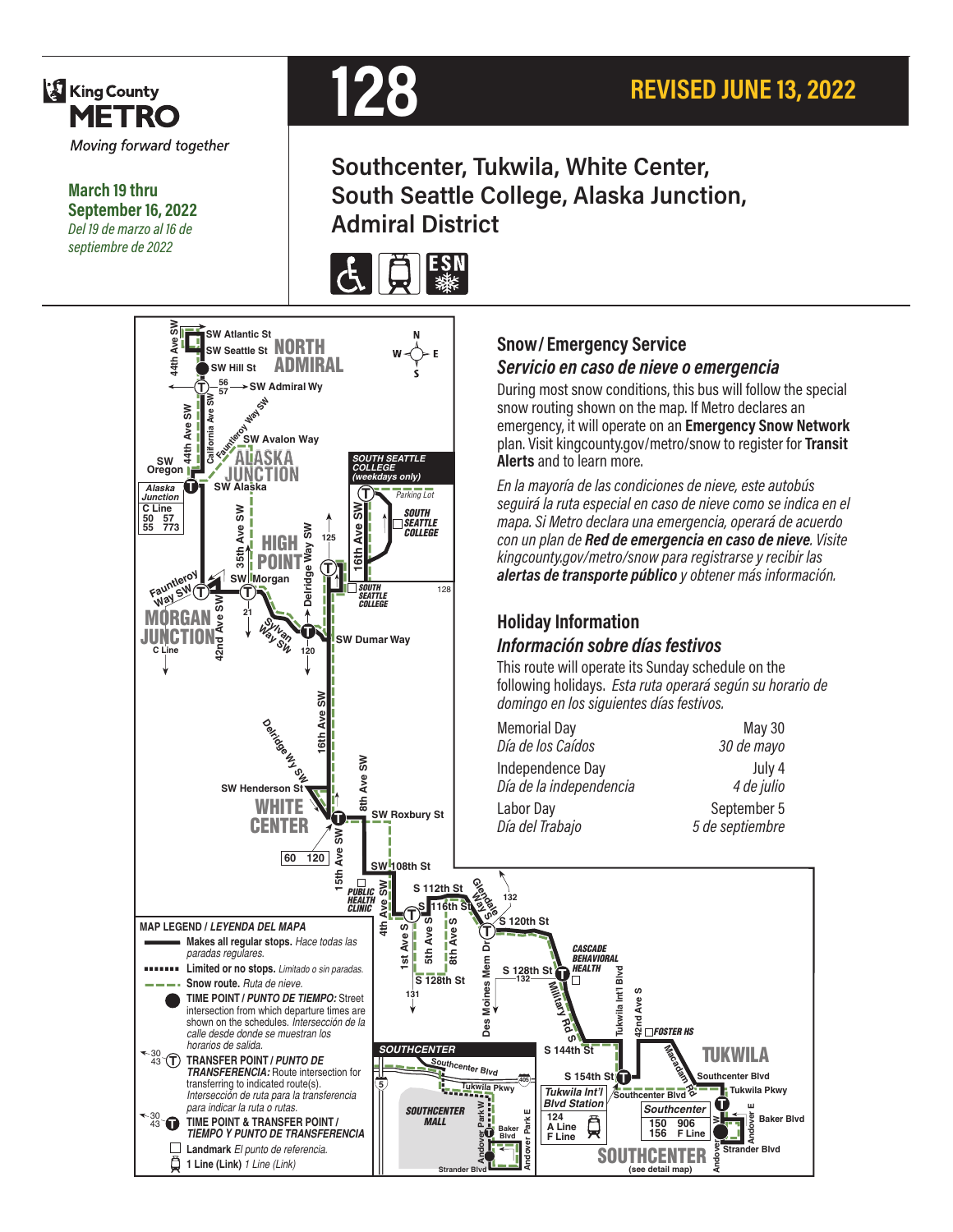#### Route 128 Monday thru Friday to Admiral District

*Servicio de lunes a viernes a Admiral District*

| Southcenter                                                                                                                                                                                                                                                           |                                                                                                                                                                                                                                                                              | Cascade<br><b>Behavioral</b><br>Health                                                                                                                                                                                                                                | White<br><b>Center</b>                                                                                                                                                                                                                                                                                 | <b>Delridge</b>                                                                                                                                                                                                                                                       |                                                                                                                                                                                                                                                                       | <b>North</b><br><b>Admiral</b>                                                                                                                                                                                                                                                                                                               |
|-----------------------------------------------------------------------------------------------------------------------------------------------------------------------------------------------------------------------------------------------------------------------|------------------------------------------------------------------------------------------------------------------------------------------------------------------------------------------------------------------------------------------------------------------------------|-----------------------------------------------------------------------------------------------------------------------------------------------------------------------------------------------------------------------------------------------------------------------|--------------------------------------------------------------------------------------------------------------------------------------------------------------------------------------------------------------------------------------------------------------------------------------------------------|-----------------------------------------------------------------------------------------------------------------------------------------------------------------------------------------------------------------------------------------------------------------------|-----------------------------------------------------------------------------------------------------------------------------------------------------------------------------------------------------------------------------------------------------------------------|----------------------------------------------------------------------------------------------------------------------------------------------------------------------------------------------------------------------------------------------------------------------------------------------------------------------------------------------|
| Tukwila TC<br>Bay 4                                                                                                                                                                                                                                                   | <b>Blvd Station</b><br>Bay 3                                                                                                                                                                                                                                                 | Tukwila Int'l Military Rd S SW Roxbury<br>& S 128th St                                                                                                                                                                                                                | St & 15th<br>Ave SW                                                                                                                                                                                                                                                                                    | SW Orchard<br>St &<br>Delridge<br>Way SW                                                                                                                                                                                                                              | Alaska<br>Junction<br>Bay 4                                                                                                                                                                                                                                           | California<br>Ave SW &<br>SW Hill St                                                                                                                                                                                                                                                                                                         |
| Stop #59316                                                                                                                                                                                                                                                           | Stop #60923                                                                                                                                                                                                                                                                  | Stop #49490                                                                                                                                                                                                                                                           | Stop #31590                                                                                                                                                                                                                                                                                            | Stop #21440                                                                                                                                                                                                                                                           | Stop #32011                                                                                                                                                                                                                                                           | Stop #37130                                                                                                                                                                                                                                                                                                                                  |
| 6:01<br>6:31<br>6:37<br>7:01<br>7:21                                                                                                                                                                                                                                  | 6:11<br>6:41<br>6:47<br>7:12<br>7:32                                                                                                                                                                                                                                         | 6:20<br>6:50<br>$6:56$<br>$7:21$<br>7:41                                                                                                                                                                                                                              | 6:37b<br>7:07b<br>7:13b<br>7:38b<br>7:58b                                                                                                                                                                                                                                                              | 6:50<br>7:21<br>7:27<br>7:52<br>8:12                                                                                                                                                                                                                                  | 7:02<br>7:33<br>7:39<br>8:04<br>8:24                                                                                                                                                                                                                                  | 7:20#<br>$7:51\$<br>7:57‡<br>$8:22$ ‡<br>8:42 <sup>‡</sup>                                                                                                                                                                                                                                                                                   |
| 7:31<br>7:41<br>8:01<br>8:21<br>8:41<br>9:01<br>9:21<br>9:41<br>10:01<br>10:21<br>10:41<br>11:01<br>11:21<br>11:41<br>12:01<br>12:21<br>12:41<br>1:01<br>1:21<br>1:41<br>2:01<br>2:21<br>2:41<br>3:01<br>3:21<br>3:41<br>4:01<br>4:21<br>4:41<br>5:01<br>5:21<br>5:41 | 7:42<br>7:52<br>8:12<br>8:32<br>8:52<br>9:12<br>9:32<br>9:52<br>10:12<br>10:32<br>10:52<br>11:12<br>11:32<br>$\frac{11:52}{12:12}$<br>12:32<br>12:53<br>1:14<br>1:34<br>1:54<br>2:14<br>2:34<br>2:54<br>3:14<br>3:34<br>3:54<br>4:14<br>4:33<br>4:53<br>5:13<br>5:33<br>5:53 | 7:51<br>8:01<br>8:21<br>8:41<br>9:01<br>9:21<br>9:41<br>10:01<br>10:21<br>10:42<br>11:02<br>11:22<br>11:42<br>12:02<br>12:22<br>12:42<br>1:03<br>1:25<br>1:45<br>2:05<br>2:25<br>2:45<br>3:05<br>3:25<br>3:45<br>4:05<br>4:25<br>4:44<br>5:04<br>5:24<br>5:44<br>6:04 | 8:08b<br>8:18b<br>8:38b<br>8:58b<br>9:18b<br>9:38b<br>9:58b<br>10:18b<br>10:38b<br>10:59b<br>11:19b<br>11:39b<br>11:59b<br>12:19b<br>12:39b<br>12:59b<br>1:21b<br>1:43b<br>2:03b<br>2:23b<br>2:43b<br>3:03b<br>3:23b<br>3:43b<br>4:03b<br>4:23 b<br>4:43b<br>5:02b<br>5:22b<br>5:42b<br>6:02b<br>6:21b | 8:22<br>8:32<br>8:52<br>9:12<br>9:32<br>9:52<br>10:12<br>10:32<br>10:52<br>11:13<br>11:33<br>11:53<br>12:13<br>12:33<br>12:53<br>1:13<br>1:35<br>1:57<br>2:18<br>2:38<br>2:58<br>3:18<br>3:38<br>3:58<br>4:18<br>4:38<br>4:58<br>5:17<br>5:37<br>5:56<br>6:16<br>6:35 | 8:34<br>8:44<br>9:04<br>9:24<br>9:44<br>10:04<br>10:24<br>10:45<br>11:05<br>11:26<br>11:46<br>12:06<br>12:26<br>12:46<br>1:06<br>1:26<br>1:48<br>2:10<br>2:31<br>2:51<br>3:11<br>3:31<br>3:51<br>4:11<br>4:31<br>4:51<br>5:11<br>5:30<br>5:50<br>6:09<br>6:29<br>6:48 | 8:52 <sup>‡</sup><br>9:02 <sup>‡</sup><br>$9:22$ ‡<br>9:42‡<br>10:02‡<br>10:22‡<br>10:42‡<br>11:03‡<br>11:23‡<br>11:44‡<br>12:04‡<br>12:24‡<br>12:44‡<br>1:04‡<br>1:24‡<br>1:44‡<br>2:06‡<br>2:28‡<br>2:49‡<br>3:09‡<br>3:29‡<br>3:49‡<br>4:09‡<br>4:29‡<br>4:49‡<br>5:09‡<br>5:29‡<br>5:48 <sup>‡</sup><br>6:07‡<br>6:26#<br>6:46‡<br>7:05‡ |
| 6:01<br>6:21<br>6:41<br>7:01<br>7:31<br>8:01<br>8:31<br>9:02                                                                                                                                                                                                          | 6:14<br>6:34<br>6:54<br>7:13<br>7:43<br>8:12<br>8:42<br>9:13                                                                                                                                                                                                                 | 6:25<br>6:45<br>7:04<br>7:23<br>7:52<br>8:21<br>8:51<br>9:22                                                                                                                                                                                                          | 6:42b<br>7:01b<br>7:20b<br>7:39b<br>8:07b<br>8:36b<br>9:06b<br>9:37b                                                                                                                                                                                                                                   | 6:56<br>7:14<br>7:33<br>7:52<br>8:20<br>8:49<br>9:19<br>9:50                                                                                                                                                                                                          | 7:08<br>7:26<br>7:44<br>8:03<br>8:30<br>8:59<br>9:29<br>10:00                                                                                                                                                                                                         | 7:25‡<br>7:43‡<br>8:00‡<br>8:19‡<br>8:46‡<br>9:15‡<br>9:45‡<br>10:16‡                                                                                                                                                                                                                                                                        |
| 9:42<br>10:12<br>10:42<br>11:12<br>11:42<br>12:12<br><b>Bold PM time</b><br>b                                                                                                                                                                                         | 9:53<br>10:24<br>10:54<br>11:24<br>11:54<br>12:24                                                                                                                                                                                                                            | 10:02<br>10:33<br>11:03<br>11:33<br>12:03<br>12:33<br>Serves South Seattle College 3-8 minutes later.                                                                                                                                                                 | 10:16<br>10:47<br>11:17<br>11:47<br>12:17<br>12:47                                                                                                                                                                                                                                                     | 10:22<br>10:53<br>11:23<br>11:53<br>12:23<br>12:53                                                                                                                                                                                                                    | 10:32<br>11:03<br>11:33<br>12:03<br>12:33<br>1:03                                                                                                                                                                                                                     | 10:48‡<br>11:19‡<br>11:49‡<br>12:19‡<br>12:49‡<br>1:19‡                                                                                                                                                                                                                                                                                      |

**b** Serves South Seattle College 3-8 minutes later. ‡ Estimated time.



#### **This trip is cancelled.** To address ongoing operational and vehicle maintenance capacity limitations, some trips have been temporarily cancelled.

## Route 128 Monday thru Friday to Southcenter

*Servicio de lunes a viernes a Southcenter*

| <b>North</b>                                |                   |                  | White               | Cascade<br><b>Behavioral</b>                      |                                      |                                        |
|---------------------------------------------|-------------------|------------------|---------------------|---------------------------------------------------|--------------------------------------|----------------------------------------|
| <b>Admiral</b>                              |                   | <b>Delridge</b>  | Center              | Health                                            |                                      | Southcenter                            |
| California                                  | Alaska            |                  |                     | SW Orchard SW Roxbury Military Rd S Tukwila Int'l |                                      | Tukwila TC                             |
| Ave SW &<br>SW Hill St                      | Junction<br>Bay 2 | St &<br>Delridge | St & 15th<br>Ave SW |                                                   | & S 128th St   Blvd Station<br>Bay 2 | Bay 1                                  |
|                                             |                   | Way SW           |                     |                                                   |                                      |                                        |
| Stop #37130                                 | Stop #31811       | Stop #22160      | Stop #21080         | Stop #41121                                       | Stop #60922                          | Stop #59312                            |
| 4:50                                        | 4:58              | 5:07b            | 5:21                | 5:35                                              | 5:45                                 | 5:58 <sup>‡</sup>                      |
| 5:19                                        | 5:27              | 5:36b<br>6:08b   | 5:50<br>6:22        | 6:04<br>6:36                                      | 6:14<br>6:46                         | 6:27 <sup>‡</sup>                      |
| $\begin{array}{c} 5:51 \\ 6:13 \end{array}$ | $5:59$<br>$6:22$  | 6:33b            | 6:48                | 7:03                                              | 7:13                                 | $6:58‡$<br>7:25‡                       |
| 6:39<br>7:00                                | 6:48<br>7:09      | 7:00b<br>7:21b   | 7:16<br>7:37        | 7:31<br>7:52                                      | 7:42<br>8:03                         | 7:54 <sup>‡</sup><br>$8:15+$           |
| 7:20                                        | 7:29              | 7:41b            | 7:57                | 8:12                                              | 8:23                                 | $8:35+$                                |
| 7:40<br>8:00                                | 7:50<br>8:10      | 8:02b<br>8:22b   | 8:18<br>8:38        | 8:33<br>8:53                                      | 8:44<br>9:04                         | $8:55\ddagger$<br>$9:15$ ‡             |
| 8:20                                        | 8:30              | 8:42b            | 8:58                | 9:13                                              | 9:24                                 | 9:35 <sup>‡</sup>                      |
| 8:40<br>9:00                                | 8:50<br>9:10      | 9:02b<br>9:22b   | 9:18<br>9:38        | 9:33<br>9:53                                      | 9:44<br>10:04                        | $9:55 \ddagger$<br>10:15‡              |
| 9:20                                        | 9:30              | 9:42b            | 9:58                | 10:13                                             | 10:24                                | 10:35‡                                 |
| 9:40                                        | 9:50<br>10:10     | 10:02b           | 10:18               | 10:33                                             | 10:44                                | 10:55‡                                 |
| 10:00<br>10:20                              | 10:30             | 10:22b<br>10:42b | 10:38<br>10:58      | 10:53<br>11:13                                    | 11:04<br>11:24                       | 11:15‡<br>11:35‡                       |
| 10:40                                       | 10:50             | 11:02b           | 11:18               | 11:34                                             | 11:45                                | 11:56‡                                 |
| 11:00<br>11:20                              | 11:10<br>11:30    | 11:22b<br>11:42b | 11:39<br>11:59      | 11:55<br>12:15                                    | 12:06<br>12:26                       | 12:17‡<br>12:37‡                       |
| 11:40                                       | 11:50             | 12:02b           | 12:19               | 12:35                                             | 12:46                                | $12:57*$                               |
| 12:00<br>12:20                              | 12:10<br>12:30    | 12:22b<br>12:42b | 12:39<br>12:59      | 12:55<br>1:15                                     | 1:06<br>1:26                         | 1:17‡<br>1:37‡                         |
| 12:40                                       | 12:50             | 1:02b            | 1:19                | 1:35                                              | 1:46                                 | 1:57 <sup>‡</sup>                      |
| 1:00<br>1:20                                | 1:10<br>1:30      | 1:22b<br>1:42b   | 1:39<br>1:59        | 1:55<br>2:15                                      | 2:06<br>2:26                         | 2:17 <sup>‡</sup><br>2:38‡             |
| 1:40                                        | 1:50              | 2:02b            | 2:19                | 2:35                                              | 2:46                                 | 2:58‡                                  |
| 2:00<br>2:20                                | 2:10<br>2:30      | 2:22b<br>2:43b   | 2:39                | 2:56                                              | 3:07<br>3:29                         | 3:19#<br>3:41 <sup>‡</sup>             |
| 2:40                                        | 2:51              | 3:04b            | $3:01$<br>$3:22$    | $3:18$<br>$3:39$                                  | 3:50                                 | 4:02‡                                  |
| 3:00<br>3:20                                | 3:11<br>3:31      | 3:24b<br>3:44b   | 3:42<br>4:02        | 3:59<br>4:19                                      | 4:10<br>4:30                         | 4:221<br>4:42‡                         |
| 3:35                                        | 3:46              | 3:59b            | 4:17                | 4:34                                              | 4:45                                 | 4:57‡                                  |
| 3:40<br>4:00                                | 3:51<br>4:11      | 4:04b<br>4:24b   | 4:22<br>4:42        | 4:39<br>4:59                                      | 4:50<br>5:10                         | 5:02‡<br>5:20‡                         |
| 4:20                                        | 4:31              | 4:44b            | 5:02                | 5:19                                              | 5:30                                 | 5:40‡                                  |
| 4:40<br>5:00                                | 4:51<br>5:10      | 5:04b<br>5:23b   | 5:21<br>5:40        | 5:38<br>5:57                                      | 5:49<br>6:08                         | 5:59 <sup>‡</sup><br>6:17 <sup>‡</sup> |
| 5:20                                        | 5:30              | 5:43b            | 6:00                | 6:16                                              | 6:26                                 | 6:35#                                  |
| 5:40<br>6:00                                | 5:50<br>6:10      | 6:03b<br>6:22b   | 6:20<br>6:39        | 6:36<br>6:55                                      | 6:46<br>7:05                         | $6:55\frac{1}{2}$<br>7:14‡             |
| 6:20                                        | 6:30              | 6:42b            | 6:59                | 7:15                                              | 7:25                                 | 7:34‡                                  |
| 6:40                                        | 6:50              | 7:02b<br>7:21b   | 7:17<br>7:36        | 7:33<br>7:52                                      | 7:43<br>8:02                         | 7:52‡<br>8:11‡                         |
| 7:00<br>7:25                                | 7:09<br>7:34      | 7:46b            | 8:01                | 8:16                                              | 8:26                                 | 8:35‡                                  |
| 8:00                                        | 8:07              | 8:18b            | 8:33                | 8:48                                              | 8:58                                 | 9:07‡                                  |
| 8:34<br>9:04                                | 8:41<br>9:11      | 8:52b<br>9:21b   | 9:07<br>9:36        | 9:21<br>9:50                                      | 9:31<br>10:00                        | 9:40‡<br>10:09‡                        |
| 9:34                                        | 9:41              | 9:51b            | 10:06               | 10:20                                             | 10:30                                | 10:39‡                                 |
| 10:04<br>10:34                              | 10:11<br>10:41    | 10:21<br>10:51   | 10:26<br>10:56      | 10:40<br>11:10                                    | 10:50<br>11:20                       | 10:59‡<br>11:29‡                       |
| 11:04                                       | 11:11             | 11:21            | 11:26               | 11:40                                             | 11:50                                | 11:59‡                                 |
| 11:34                                       | 11:41             | 11:51            | 11:56               | 12:10                                             | 12:20                                | 12:29‡                                 |
| $\mathbf{D}\mathbf{A}$ . DM time            |                   |                  |                     |                                                   |                                      |                                        |

**Bold** PM time<br>**b** Serves S

**b** Serves South Seattle College 3-8 minutes later.<br> **‡** Estimated time.

Estimated time.

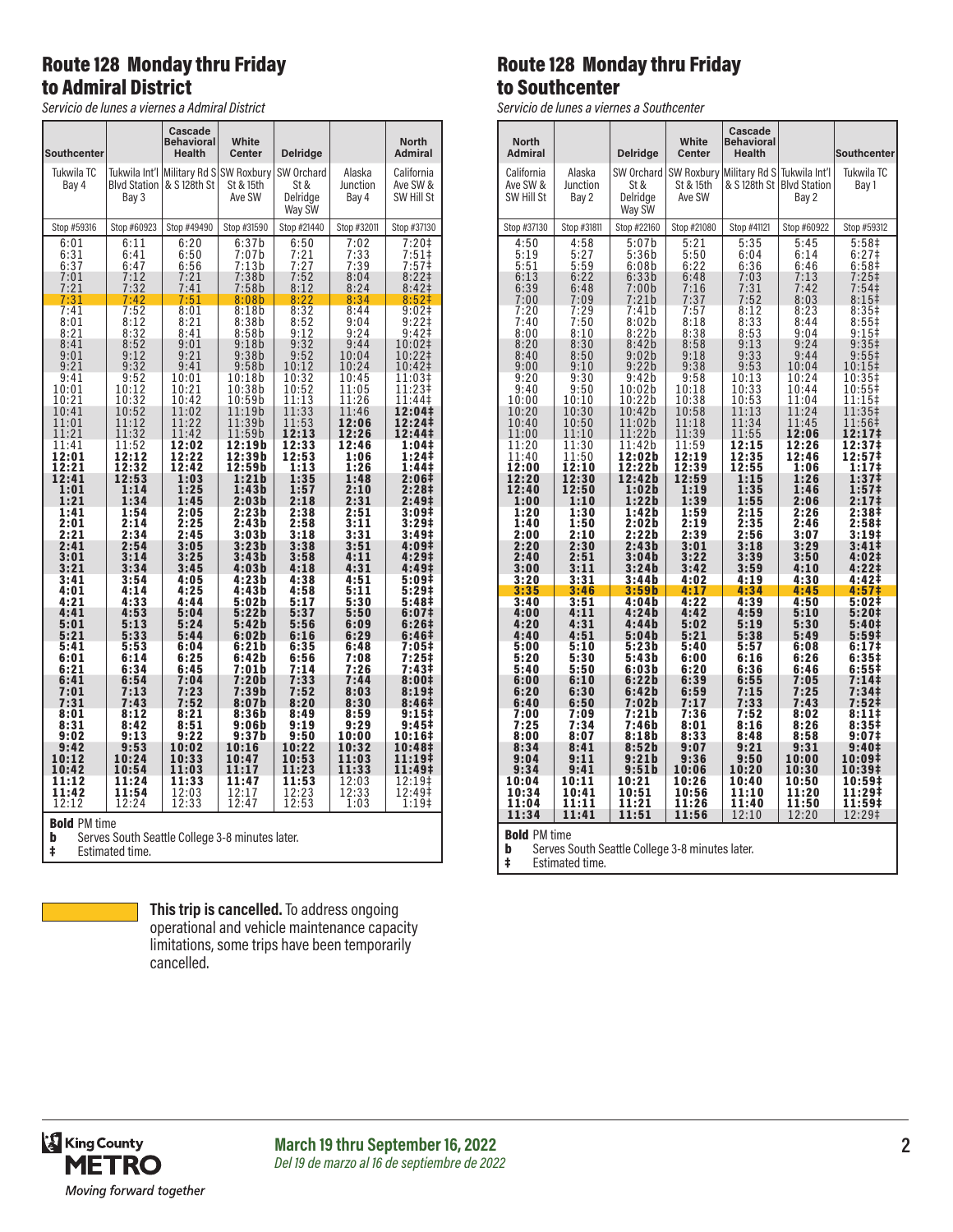## Route 128 Saturday to Admiral District

*Servicio de al sábado a Admiral District*

| <b>Southcenter</b>                                                                                                                                                                                                                             |                                                                                                                                                                                                                                            | White<br>Center                                                                                                                                                                                                                            | <b>Delridge</b>                                                                                                                                                                                                                            |                                                                                                                                                                                                                                           | <b>North</b><br><b>Admiral</b>                                                                                                                                                                                                                                                                                                                    |
|------------------------------------------------------------------------------------------------------------------------------------------------------------------------------------------------------------------------------------------------|--------------------------------------------------------------------------------------------------------------------------------------------------------------------------------------------------------------------------------------------|--------------------------------------------------------------------------------------------------------------------------------------------------------------------------------------------------------------------------------------------|--------------------------------------------------------------------------------------------------------------------------------------------------------------------------------------------------------------------------------------------|-------------------------------------------------------------------------------------------------------------------------------------------------------------------------------------------------------------------------------------------|---------------------------------------------------------------------------------------------------------------------------------------------------------------------------------------------------------------------------------------------------------------------------------------------------------------------------------------------------|
| Tukwila TC<br>Bay 4                                                                                                                                                                                                                            | Tukwila Int'l<br><b>Blvd Station</b><br>Bay 3                                                                                                                                                                                              | SW Roxbury<br>St & 15th<br>Ave SW                                                                                                                                                                                                          | SW Orchard<br>St &<br>Delridge<br>Way SW                                                                                                                                                                                                   | Alaska<br>Junction<br>Bay 4                                                                                                                                                                                                               | California<br>Ave SW &<br>SW Hill St                                                                                                                                                                                                                                                                                                              |
| Stop #59316                                                                                                                                                                                                                                    | Stop #60923                                                                                                                                                                                                                                | Stop #31590                                                                                                                                                                                                                                | Stop #21440                                                                                                                                                                                                                                | Stop #32011                                                                                                                                                                                                                               | Stop #37130                                                                                                                                                                                                                                                                                                                                       |
| 6:31<br>$7:01$<br>$7:31$<br>8:01<br>8:31<br>9:02<br>9:32<br>10:02<br>10:33<br>11:03<br>11:33<br>12:02<br>12:32<br>1:02<br>1:32<br>2:02<br>2:32<br>3:02<br>3:32<br>4:02<br>4:32<br>5:02<br>5:32<br>6:02<br>6:31<br>7:02<br>7:32<br>8:02<br>8:32 | 6:41<br>7:11<br>7:41<br>8:11<br>8:41<br>9:12<br>9:42<br>10:12<br>10:43<br>11:13<br>11:43<br>12:13<br>12:44<br>1:14<br>1:44<br>2:14<br>2:44<br>3:14<br>3:44<br>4:14<br>4:44<br>5:14<br>5:44<br>6:14<br>6:43<br>7:13<br>7:43<br>8:13<br>8:43 | 7:03<br>7:33<br>8:03<br>8:33<br>9:03<br>9:37<br>10:07<br>10:37<br>11:08<br>11:38<br>12:08<br>12:38<br>1:09<br>1:39<br>2:09<br>2:39<br>3:10<br>3:40<br>4:10<br>4:40<br>5:10<br>5:40<br>6:10<br>6:40<br>7:07<br>7:36<br>8:06<br>8:36<br>9:06 | 7:10<br>7:40<br>8:08<br>8:38<br>9:10<br>9:44<br>10:14<br>10:44<br>11:15<br>11:45<br>12:15<br>12:46<br>1:17<br>1:47<br>2:15<br>2:46<br>3:17<br>3:47<br>4:17<br>4:47<br>5:17<br>5:47<br>6:17<br>6:47<br>7:14<br>7:43<br>8:13<br>8:43<br>9:13 | 7:21<br>7:51<br>8:19<br>8:49<br>9:24<br>9:58<br>10:28<br>10:58<br>11:29<br>11:59<br>12:30<br>1:01<br>1:32<br>2:02<br>2:29<br>3:00<br>3:31<br>4:01<br>4:31<br>5:01<br>5:31<br>6:01<br>6:30<br>7:00<br>7:26<br>7:55<br>8:25<br>8:55<br>9:25 | 7:33 <sup>‡</sup><br>$8:03‡$<br>8:30‡<br>9:00 <sup>‡</sup><br>9:36 <sup>‡</sup><br>10:10‡<br>10:40‡<br>11:10‡<br>11:41‡<br>12:11‡<br>12:44‡<br>1:15‡<br>1:46‡<br>2:16 <sup>‡</sup><br>2:43 <sup>‡</sup><br>3:14‡<br>3:45‡<br>4:15‡<br>4:45‡<br>5:15‡<br>5:45#<br>6:15‡<br>6:43‡<br>7:12‡<br>7:38‡<br>8:07‡<br>8:37 <sup>‡</sup><br>9:07‡<br>9:37‡ |
| 9:02<br>9:31                                                                                                                                                                                                                                   | 9:13<br>9:42                                                                                                                                                                                                                               | 9:36<br>10:05                                                                                                                                                                                                                              | 9:43<br>10:10                                                                                                                                                                                                                              | 9:55<br>10:22                                                                                                                                                                                                                             | 10:07‡<br>10:33‡                                                                                                                                                                                                                                                                                                                                  |
| 10:02<br>10:32                                                                                                                                                                                                                                 | 10:12<br>10:42                                                                                                                                                                                                                             | 10:35<br>11:05                                                                                                                                                                                                                             | 10:40<br>11:10                                                                                                                                                                                                                             | 10:52<br>11:22                                                                                                                                                                                                                            | 11:03‡<br>11:33‡                                                                                                                                                                                                                                                                                                                                  |
| 11:02<br>11:32<br>12:02                                                                                                                                                                                                                        | 11:12<br>11:42<br>12:12                                                                                                                                                                                                                    | 11:35<br>12:05<br>12:35                                                                                                                                                                                                                    | 11:40<br>12:10<br>12:40                                                                                                                                                                                                                    | 11:52<br>12:22<br>12:52                                                                                                                                                                                                                   | 12:03‡<br>12:33‡<br>1:03 <sup>‡</sup>                                                                                                                                                                                                                                                                                                             |
| <b>Bold PM time</b><br>ŧ<br>Estimated time.                                                                                                                                                                                                    |                                                                                                                                                                                                                                            |                                                                                                                                                                                                                                            |                                                                                                                                                                                                                                            |                                                                                                                                                                                                                                           |                                                                                                                                                                                                                                                                                                                                                   |

# Route 128 Saturday to Southcenter

*Servicio de al sábado a Southcenter*

| <b>North</b>                                                                                                             |                             |                                          | White                                    |                                               |                            |  |
|--------------------------------------------------------------------------------------------------------------------------|-----------------------------|------------------------------------------|------------------------------------------|-----------------------------------------------|----------------------------|--|
| <b>Admiral</b>                                                                                                           |                             | <b>Delridge</b>                          | Center                                   |                                               | <b>Southcenter</b>         |  |
| California<br>Ave SW &<br>SW Hill St                                                                                     | Alaska<br>Junction<br>Bay 2 | SW Orchard<br>St &<br>Delridge<br>Way SW | <b>SW Roxbury</b><br>St & 15th<br>Ave SW | Tukwila Int'l<br><b>Blvd Station</b><br>Bay 2 | Tukwila TC<br>Bay 1        |  |
| Stop #37130                                                                                                              | Stop #31811                 | Stop #22160                              | Stop #21080                              | Stop #60922                                   | Stop #59312                |  |
| 6:02                                                                                                                     | 6:09                        | 6:19                                     | 6:28                                     | 6:50                                          | $7:00$ ‡                   |  |
| 6:28                                                                                                                     | 6:35                        | 6:45                                     | 6:54                                     | 7:16                                          | $7:26$ ‡                   |  |
| 7:02                                                                                                                     | 7:09                        | 7:19                                     | 7:28                                     | 7:54                                          | 8:04 <sup>‡</sup>          |  |
| 7:28                                                                                                                     | 7:36                        | 7:46                                     | 7:55                                     | 8:21                                          | 8:31 <sup>‡</sup>          |  |
| 8:02                                                                                                                     | 8:10                        | 8:20                                     | 8:29                                     | 8:55                                          | 9:05 <sup>‡</sup>          |  |
| 8:29                                                                                                                     | 8:37                        | 8:47                                     | 8:56                                     | 9:22                                          | 9:32 <sup>†</sup>          |  |
| 8:59                                                                                                                     | 9:07                        | 9:17                                     | 9:26                                     | 9:52                                          | 10:02‡                     |  |
| 9:28                                                                                                                     | 9:36                        | 9:46                                     | 9:55                                     | 10:21                                         | 10:33‡                     |  |
| 9:56                                                                                                                     | 10:04                       | 10:14                                    | 10:23                                    | 10:50                                         | 11:02‡                     |  |
| 10:25                                                                                                                    | 10:33                       | 10:45                                    | 10:56                                    | 11:23                                         | 11:35‡                     |  |
| 10:55                                                                                                                    | 11:03                       | 11:15                                    | 11:26                                    | 11:53                                         | 12:05‡                     |  |
| 11:25                                                                                                                    | 11:33                       | 11:45                                    | 11:56                                    | 12:23                                         | 12:36‡                     |  |
| 11:55                                                                                                                    | 12:03                       | 12:15                                    | 12:26                                    | 12:53                                         | 1:06‡                      |  |
| 12:25                                                                                                                    | 12:34                       | 12:46                                    | 12:57                                    | 1:24                                          | 1:37‡                      |  |
| 12:56                                                                                                                    | 1:05                        | 1:17                                     | 1:29                                     | 1:56                                          | 2:09 <sup>‡</sup>          |  |
| 1:26                                                                                                                     | 1:35                        | 1:47                                     | 1:59                                     | 2:26                                          | 2:39 <sup>‡</sup>          |  |
| 1:56                                                                                                                     | 2:05                        | 2:17                                     | 2:29                                     | 2:56                                          | 3:09 <sup>‡</sup>          |  |
| 2:26                                                                                                                     | 2:35                        | 2:47                                     | 2:59                                     | 3:26                                          | 3:39 <sup>‡</sup>          |  |
| 2:56                                                                                                                     | 3:05                        | 3:17                                     | 3:29                                     | 3:56                                          | 4:09‡                      |  |
| 3:26                                                                                                                     | 3:35                        | 3:47                                     | 3:59                                     | 4:26                                          | 4:39‡                      |  |
| 3:56                                                                                                                     | 4:05                        | 4:17                                     | 4:29                                     | 4:56                                          | 5:09#                      |  |
| 4:26                                                                                                                     | 4:35                        | 4:47                                     | 4:59                                     | 5:26                                          | 5:39‡                      |  |
| 4:56                                                                                                                     | 5:05                        | 5:17                                     | 5:26                                     | 5:53                                          | 6:06#                      |  |
| 5:26                                                                                                                     | 5:34                        | 5:46                                     | 5:55                                     | 6:22                                          | 6:35#                      |  |
| 5:57                                                                                                                     | 6:05                        | 6:17                                     | 6:26                                     | 6:53                                          | 7:06‡                      |  |
| 6:29                                                                                                                     | 6:37                        | 6:49                                     | 6:58                                     | 7:25                                          | 7:38 <sup>‡</sup>          |  |
| 6:56                                                                                                                     | 7:04                        | 7:16                                     | 7:25                                     | 7:52                                          | 8:05‡                      |  |
| 7:31                                                                                                                     | 7:39                        | 7:51                                     | 8:00                                     | 8:26                                          | 8:39 <sup>‡</sup>          |  |
| 7:57                                                                                                                     | 8:05                        | 8:17                                     | 8:25                                     | 8:50                                          | 9:03#                      |  |
| 8:32                                                                                                                     | 8:40                        | 8:50                                     | 8:58                                     | 9:23                                          | 9:36#                      |  |
| 8:59                                                                                                                     | 9:07                        | 9:17                                     | 9:25                                     | 9:50                                          | 10:03‡                     |  |
| 9:33<br>10:03<br>10:33<br>11:03                                                                                          | 9:41<br>10:10<br>10:40      | 9:51<br>10:20<br>10:50                   | 9:59<br>10:28<br>10:58                   | 10:24<br>10:53<br>11:23                       | 10:36‡<br>11:05‡<br>11:35‡ |  |
| 12:05‡<br>11:53<br>11:10<br>11:20<br>11:28<br>11:33<br>11:40<br>11:50<br>11:58<br>12:23<br>12:35‡<br><b>Bold PM time</b> |                             |                                          |                                          |                                               |                            |  |
| ŧ<br>Estimated time.                                                                                                     |                             |                                          |                                          |                                               |                            |  |